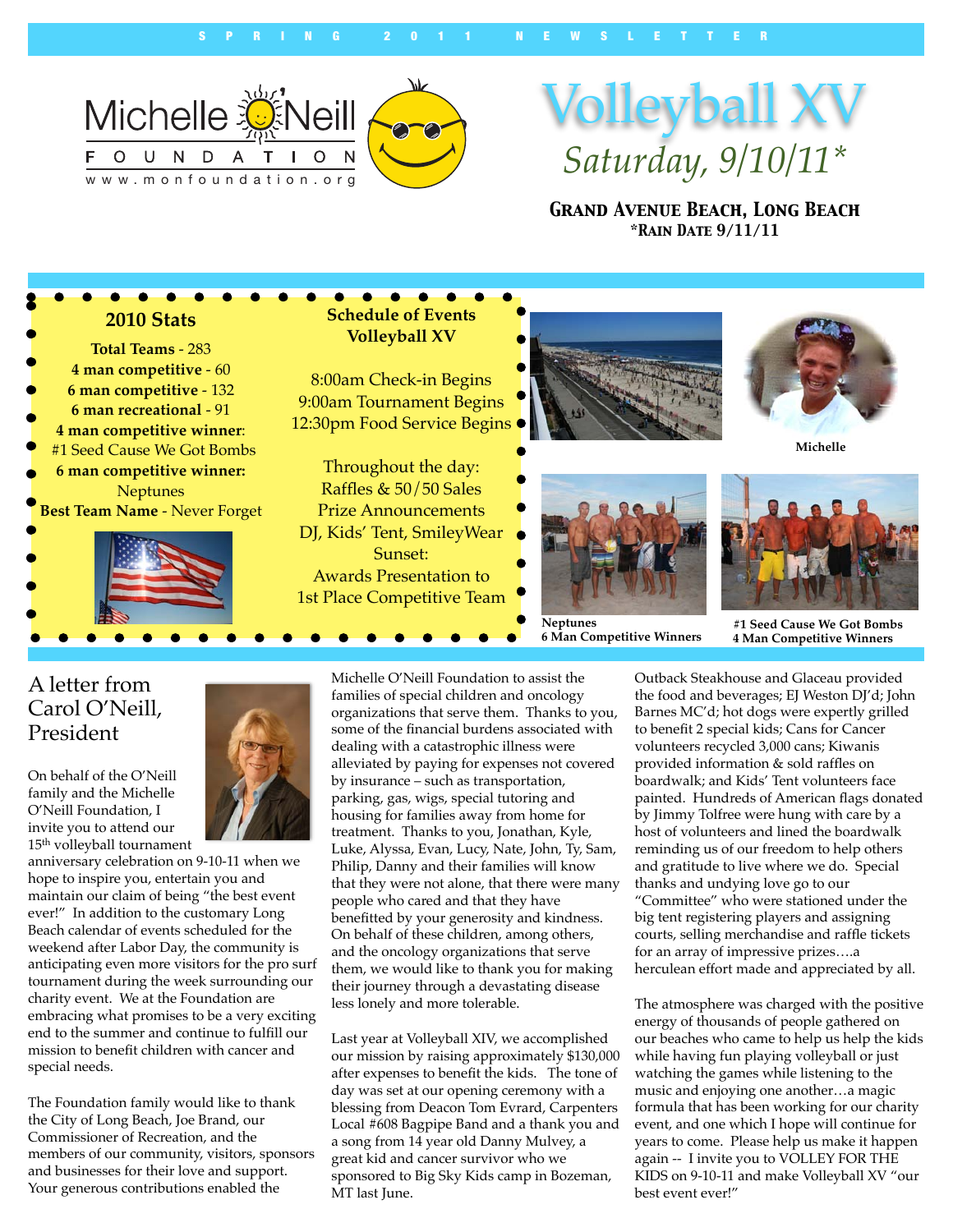## In Appreciation 2010 T-Shirt Sponsors



Minnesota's Restaurant Olympia Asset Management Dreyfus Electricians' Local 3 Teamsters' Local 817 Vona & Vona LLP L&M Bus Corp Durnan Group, Inc. Outback Steakhouse Glaceau VitaminWater

### Raffle Prize **Benefactors**

Addie K Allegria Hotel & Spa Beach House The Benjamin Hotel Simone Bestman LMT Billy's Beach Café Pat Bisogno-Disney Saratoga Springs The Bistro Casa Bomberos, Rincon, PR Cabana Joseph Christopher Connolly's Pub & Restaurant Cotton Nail Danielle M Peter Duffy Furs East Park Chiropractic Facials by Kelly Duke Falcon's Sean Fallon Hot Yoga 4 You Grand Hyatt **Grillfire** Hunter Mt. The Inn JDP Mechanical Kim's Nails

Kravit Jewelers Kula Yoga KS Restorations Robin Landau LMT Laurel Luncheonette Lido Golf Club Local Cycles Lola's Long Beach Cinema Long Beach Florist Long Beach Surf Shop Long Beach Recreation Dept. Long Beach Wellness Maritime Surf Shop Mio Posto Monterey Grill Mulberry Street Nick's Tuscan Grill Omni Berkshire Hotel O'Neill's Restaurant Ooh La La Perfect Pint Polo Ralph Lauren Pro Soccer Kids Rose & Eye Salon 263 Salon Sculpture Saloon Seating Solutions Skudin Surf & Swim Smith & Wollensky

Speakeasy The Station for Hair Synergy Sun Kissed Tanning Salon Sugo Ticket Town Tilles Center Eileen Trotta LMT U.S. Limousine Bobby Van's Steakhouse Tony Verderame Villa Mare WANK Skateboard Co. Patricia Wexler, M.D. West End/East End Pizza West End Coffee Shop Whale's Tail The Wharf Windham Mt. Woodloch Pines



#### Net Sponsors

All Island Auto Sales A.O.H. Division 17 Pray for Alexa Rae The Beach House Barrier Beach Management Beach Music Productions Beach Tennis USA Billy's Beach Café Bulloch's of Belle Harbor The Cabana Caffe Laguna In Memory of FF Mike Carlo Family & Friends of Kieran Casey C-Town In Memory of Joseph Casazza Century Elevator Champion Carpet Cleaning The Cliggett Family Complete Casting/ Jackie Kelly

Connolly's Pub The Perfect Pint The Cronin Family Curves of Long Beach Joyce & Frank Dikranis The Durnan Group In Memory of Drew Eidel Enterprise Association Steamfitters, Local #638 Erlin of Long Island FDNY – E-285, TL-142 Dorothy Finn Foundation The Finnegan Family Bennett A. Gallinaro, DDS The Glennon Family Jimi Gubelli Foundation Hagen School of Irish Dance In Memory of Mary Beth Hennessey Higgins – Houston, Texas E. W. Howell Co. Inc The Inn The Irish Cottage Kennedy Family

King's Pharmacy King's 'n Things Kiwanis Club of LB Knights of Columbus Council #2626 Kravit Jewelers Lancer Insurance In Memory of Jamie - Landau Family In Memory of Virginia Laskas Local Union #3 Electricians Lola's Long Beach Polar Bears Long Beach Surf Shop The Lyons Family In Memory of Mary McGahan Doreen & Chuck McWade Maggies Paratransit Corp. Maspeth Federal Savings Minnesota's Restaurant Susan & Jack Minogue Montego Bay Murray & McCann

*NYC Check Express NYFP - New York Fabric Panel* In Memory of Jimmy O'Connor O'Neill's Restaurant Ooh La La Paninis & Bikinis Peknic, Peknic & Schaefer Plumbers Local Union #1 Frances Pope Foundation Pro Soccer Kids Ronald McDonald House of Long Island The Saloon Seaside Celebrations SNACK Speakeasy The Station for Hair Swingbellys BBQ Total Fire Protection The Tormey Family Trainor's Bobby Van's Voices Against Brain Cancer

The Walters Family Janine Waterman Fdn. In Memory of Michael Weinberg West End & East End Pizza Whale's Tail Jaime Whelan— Here With Us Always Always in our Hearts – Dona Whyte Woodside Pizza In Memory of Richard Yankay, Rob Morgan & Danny Stewart Zamboni's Deli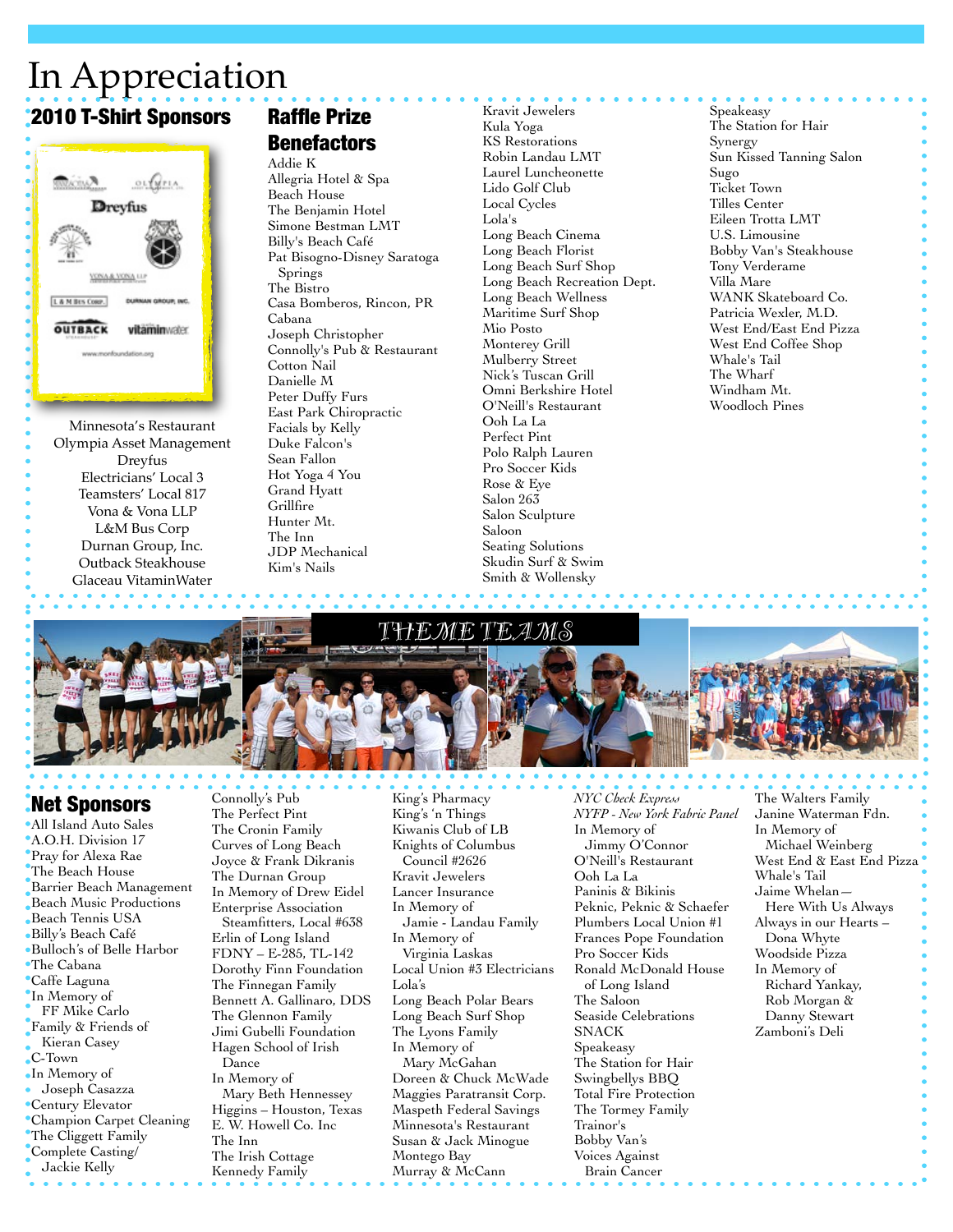# Kids Korner



#### Alyssa Ramos

*Alyssa was diagnosed with Stage III high risk neuroblastoma, a rare form of cancer, at 26 months old in November 2005. It is a cancer of the nervous system which starts in the adrenal gland. Alyssa's tumor was as big as an NFL football growing in her belly. After numerous surgeries, blood and platelet transfusions, radiation and a regimen of high dose chemotherapy, Alyssa was pronounced cancer free in May 2006. However, her cancer returned in May 2007, and she received further chemotherapy treatment and radiation. The good news is that Alyssa has been cancer free for three years. Alyssa is now in second grade and adores being a big sister to brother Michael. She spends her off treatment time watching the Disney Channel and Dancing with the Stars, going to tap, jazz and ballet classes, loves to play dress up and loves spending time with her friends and family, eating bagels or pizza. Alyssa, Michael and her parents, Laura and Michael, are loyal visitors to the Michelle O'Neill volleyball tournament, and we hope to see them again at Volleyball XV.*

#### Benefit for Children with Cancer & Special Needs

**Donate &/or Register Online**

**[www.monfoundation.org](http://www.monfoundation.org)**

**Mail Registration &/or Donation to:**

**Michelle O'Neill Foundation, Inc. 26 Oregon Street Long Beach, NY 11561**





Ty Campbell

*Ty Louis Campbell is 3 ½ years old and has been fighting cancer since his diagnosis on August 11, 2010. After a series of sleepless nights and headaches, a brain tumor was discovered at the base of his skull. He was treated with a radical surgery in late August followed by an extremely aggressive chemotherapy regimen at Memorial Sloan Kettering Cancer Center. On December 5, 2010 his parents were informed that although his tumor was responding well to treatment, the cancer had metastasized and is spreading throughout his central nervous system, affecting his spinal cord and brain. The loving support of Michelle's Foundation and the Long Beach community have helped the Campbell's to be by their son's side every step of the way. It is now Spring 2011 and Super Ty - "the little fighter" - is defying all odds! Ty is an amazing boy who keeps his entire family strong through all of these hardships.* 

### Big Sky Kids Camper 2010



Danny Mulvey



Danny Marquino

#### *by: Larry Marquino*

*My son Danny was diagnosed with brain cancer a week after his 3rd birthday. Danny has endured 2 tumor resection surgeries in his spinal cord and is currently going through his second round of chemotherapy. The O'Neill family has been at Danny's side since the very beginning. Mrs. O'Neill is a beautiful, caring, supportive person who has helped my family on many occasions over the years. When I moved to Long Beach years ago I would never miss the Michelle O'Neill volley ball tournament. I now see first hand how the tournament helps those in need. Mrs. O'Neill has helped keep my family in balance. She has always had a kind word or the time to listen to me talk. Danny is 7 years old now and will attend the 1st grade next year at St. Anne's School courtesy of the O'Neill's. I would like to thank the O'Neill's for their unwavering support.* 

> Ride the wave to Volleyball XV